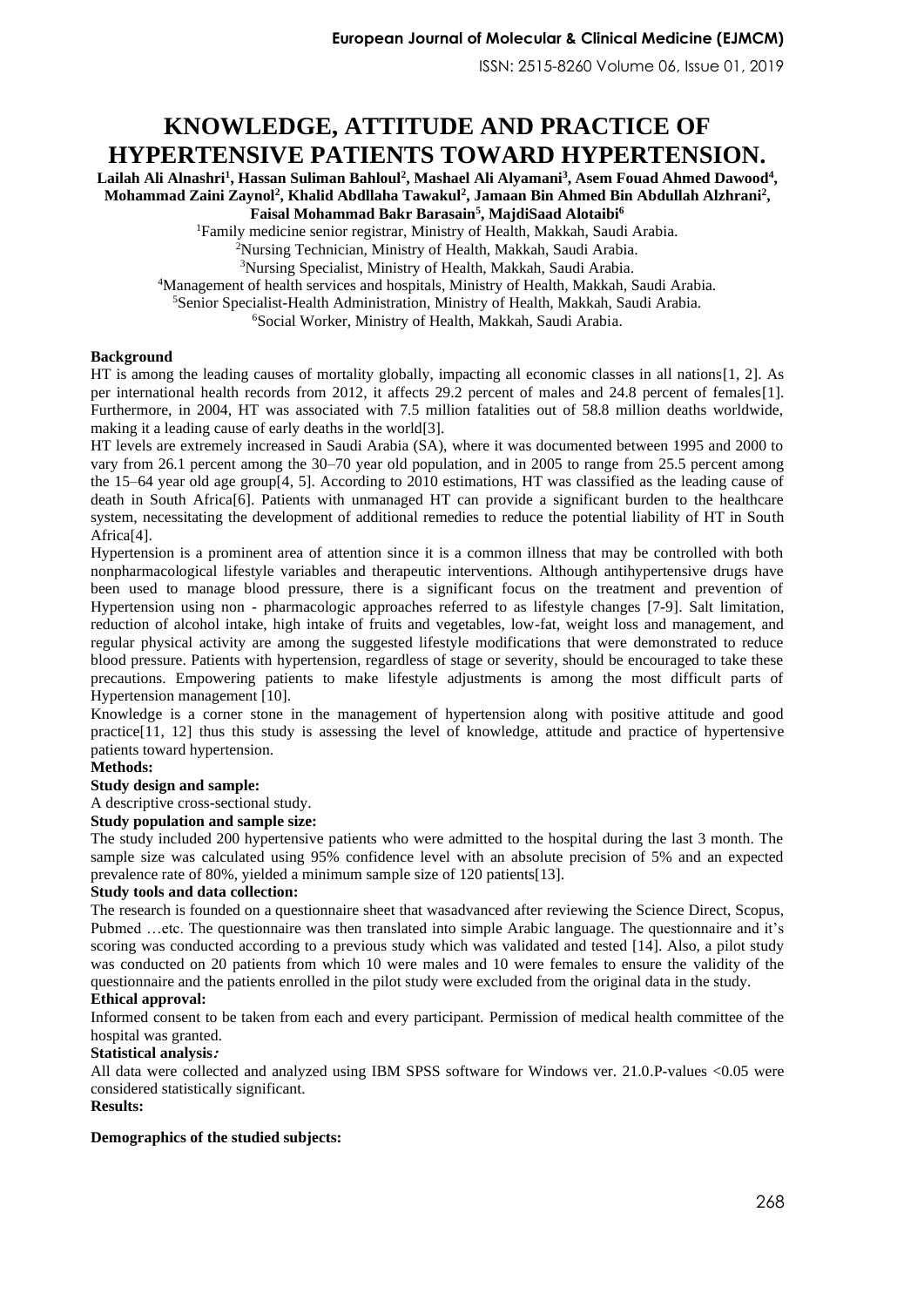ISSN: 2515-8260 Volume 06, Issue 01, 2019

The basic characteristics of the included subjects were shown in Table. 1. Also, the duration of illness was reported in table. 1 as 11% suffered from hypertension for less than 5 years, 19% for 5-10 years, 24% for 10-15 years, 38% for 15-20 years and 8% for more than 20 years. **Table (1):Demographics of included subjects** 

| $0 - 50$            |         |  |
|---------------------|---------|--|
| $0 - 60$            |         |  |
| $0 - 70$            |         |  |
| 70                  |         |  |
| ange                |         |  |
| <b>Iean±SD</b>      | :10.754 |  |
|                     |         |  |
| Iale                |         |  |
| emale               |         |  |
| of education        |         |  |
| rimary              |         |  |
| termediate          |         |  |
| econdary            |         |  |
| igh education       |         |  |
| ion of hypertension |         |  |
| 5                   |         |  |
| $-10.$              |         |  |
| $0-15.$             |         |  |
| $5-20.$             |         |  |
| 20.                 |         |  |
| ange                |         |  |
| <b>Iean±SD</b>      | ±5.744  |  |

### **KAP of patients:**

The knowledge, attitude and practice of the studied participants were presented at table. 2. The majority of subjects 70% and 66% had no knowledge regarding the normal BP reading and the symptoms of low BP, respectively. About half of them gave incorrect answers regarding (50%) alcohol intake and the risk of high BP development. Also, 51% gave incorrect answers regarding the symptoms of high pressure and 56% gave incorrect answers about overweight as a risk factor of hypertension. On the other hand, 60% of patients had correct answers about the complications of uncontrolled BP.75 % gave correct answers about excessive salt intake as a risk factor for developing BP. More than half of them (57%) correctly knew that they have to take antihypertensive medications for longevity. Also, 65% has good knowledge about the importance of regular BP measurement.

As for the attitude of the subjects, most of the subjects had positive attitude regarding reducing the salt intake, exercising regularly, regular medication intake and regular visits to physicians. The practice was also good among the majority about regular administration of medications, regular follow up with the doctors, avoiding extra salt in diet and following a healthy diet. Although only 37% are practicing physical exercises daily.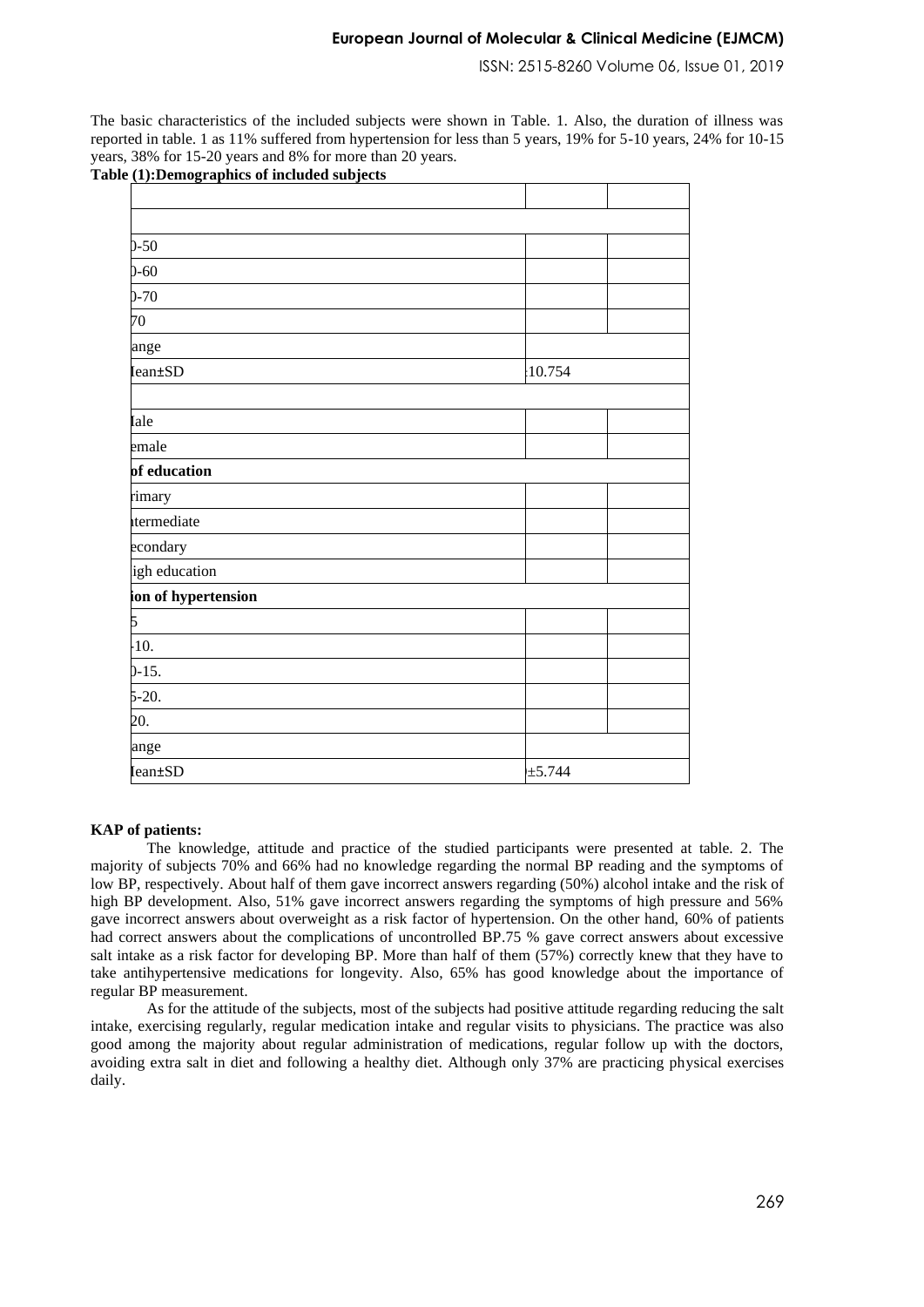ISSN: 2515-8260 Volume 06, Issue 01, 2019

# **Table (2): KAP of studied participants.**

|                                                                                | .t | correct        |
|--------------------------------------------------------------------------------|----|----------------|
|                                                                                |    |                |
| edge                                                                           |    |                |
| Do you know the normal BP reading?                                             |    | ŀО             |
| Do you know what the high BP is?                                               |    | $\overline{2}$ |
| Do you know what complications can arise if BP<br>is not controlled?           |    |                |
| Is excessive salt intake one of the risk factors for<br>developing high BP?    |    |                |
| Is excessive alcohol intake one of the risk factors<br>for developing high BP? |    | Ю              |
| Is being overweight one of the risk factors for<br>developing high BP?         |    | 2              |
| Do you know about the symptoms of high BP?                                     |    | $\overline{2}$ |
| Do you know about the symptoms of low BP?                                      |    | $\overline{2}$ |
| Do you have to take antihypertensive medicines<br>for life long?               |    |                |
| Is regular BP measurement necessary for high<br>BP patients?                   |    |                |
| e                                                                              |    |                |
| Should<br>reduce salt<br>intake<br>we<br>to<br>prevent<br>hypertension?        |    |                |
| Do you think regular checking of BP is important?                              |    |                |
| Should we keep in touch with the physician<br>regularly?                       |    |                |
| Do you think regular medication is important in<br>hypertension?               |    |                |
| Should we exercise regularly for healthy life?                                 |    |                |
| e:                                                                             |    |                |
| Are you taking regular prescribed medicine?                                    |    |                |
| Do you go for follow up regularly?                                             |    |                |
| Are you avoiding extra added salt in your daily<br>diet?                       |    |                |
| Are you doing any physical exercise daily?                                     |    | .6             |
| Do you follow a healthy diet? (fat restricted,<br>getables and fruit rich)     |    |                |

## **KAP score:**

The knowledge score was weak among 50.5% of subjects, average among 36.5% and high among 13% of subjects. The attitude of the subjects was high among 66.5% and the practice score was average to high among 46% and 31.5%(Table. 3, Fig.1).

**Table (3): KAP score:**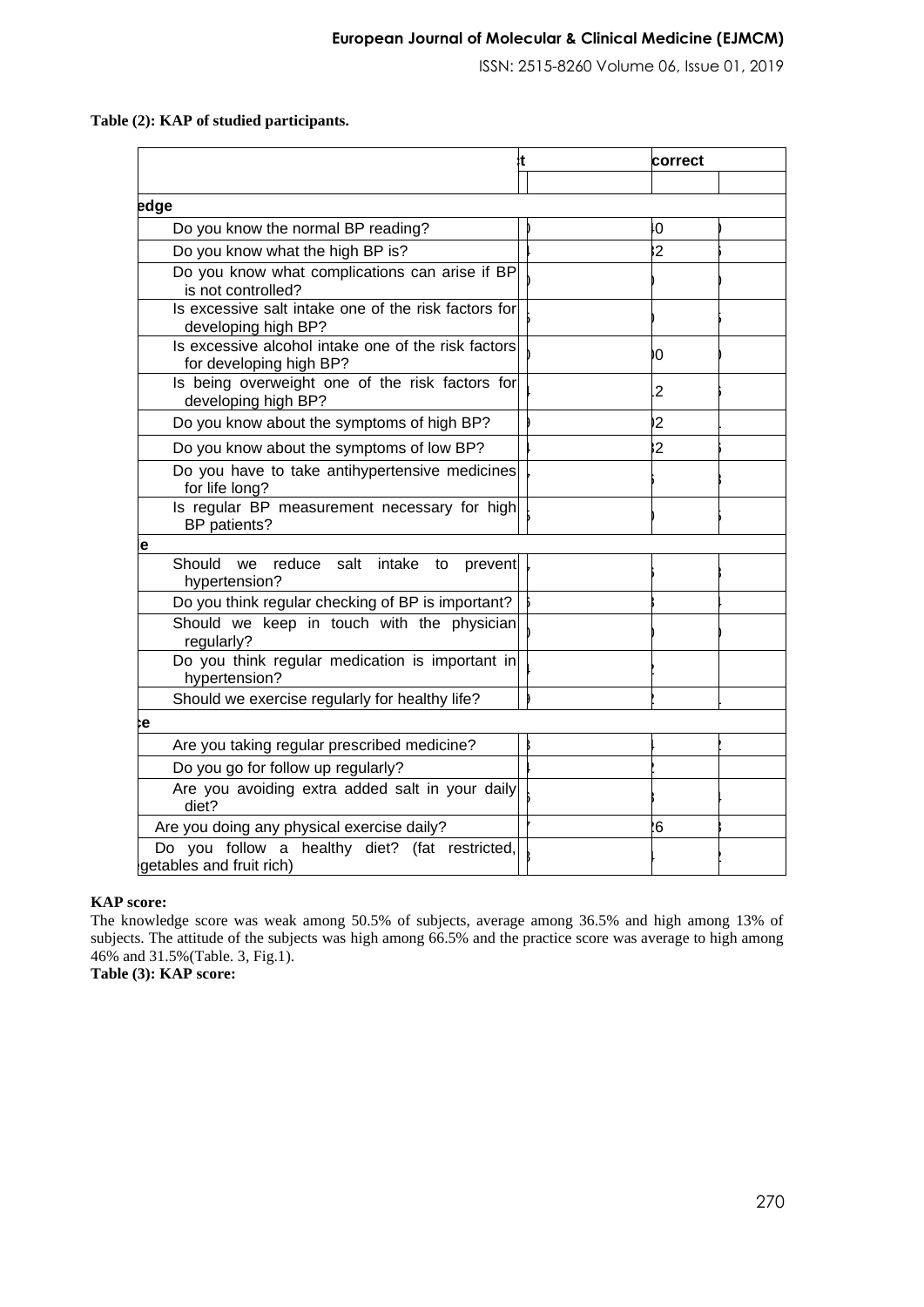ISSN: 2515-8260 Volume 06, Issue 01, 2019

|       |  | ge |  | ESD   |
|-------|--|----|--|-------|
| ledge |  |    |  | .753  |
|       |  |    |  |       |
| de    |  |    |  | 0.856 |
|       |  |    |  |       |
| ce    |  |    |  | .899  |
|       |  |    |  |       |



**Fig. 1: KAP score**

# **The relation between the demographics with the attitude of included subjects:**

As offered in table 4, the higher KAP was significantly related with older age, female gender, higher educational levels and longer disease duration.

Table (4): Relation between different studied basic demographic data and KAP.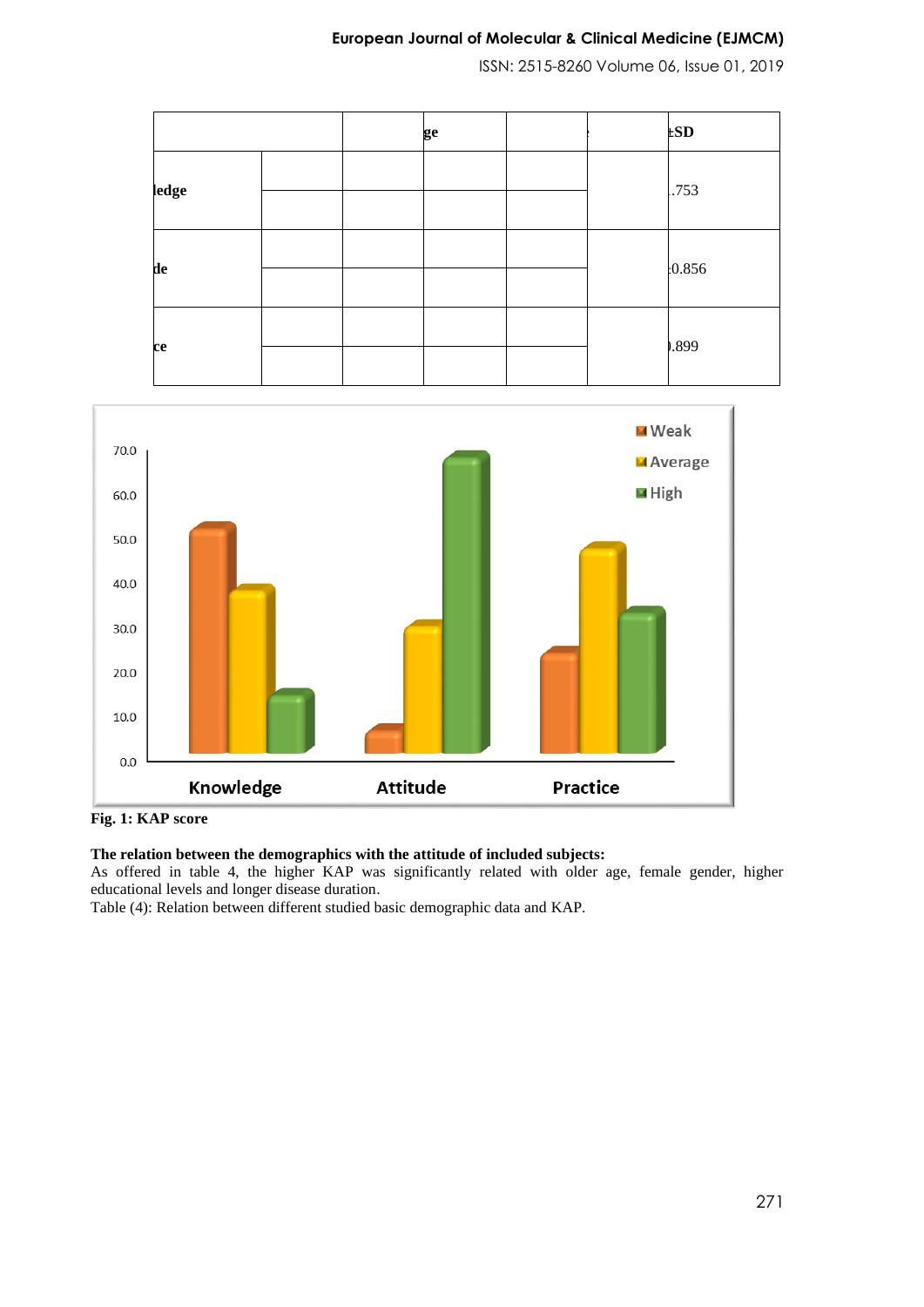ISSN: 2515-8260 Volume 06, Issue 01, 2019

| graphic data         |            |  | ledge<br>иe | de      |  | ice |  |    |
|----------------------|------------|--|-------------|---------|--|-----|--|----|
|                      |            |  |             |         |  | ıе  |  | ıе |
|                      |            |  |             | $4*$    |  |     |  |    |
|                      |            |  |             |         |  |     |  |    |
|                      |            |  |             |         |  |     |  |    |
|                      |            |  |             |         |  |     |  |    |
|                      |            |  |             | $\star$ |  |     |  |    |
|                      | le.        |  |             |         |  |     |  |    |
| of education         | <b>Irv</b> |  |             | 4*      |  |     |  |    |
|                      | hediate    |  |             |         |  |     |  |    |
|                      | hdary      |  |             |         |  |     |  |    |
|                      | education  |  |             |         |  |     |  |    |
| of<br>ion<br>tension |            |  |             | $4*$    |  |     |  |    |
|                      |            |  |             |         |  |     |  |    |
|                      |            |  |             |         |  |     |  |    |
|                      |            |  |             |         |  |     |  |    |
|                      |            |  |             |         |  |     |  |    |

#### **Discussion**

In developing nations, hypertension is regarded as a serious health issue. In the United States, incidence rates range from 4% among young adults to 60% in the 65-74 year old age group[\[15\]](#page-5-12). The bulk of the respondents in our survey were under the age of 70, which was comparable to other studies[\[16\]](#page-5-13). This demonstrated that HTN was not merely a disease that afflicted the elderly, but that it was also frequent among adults of all ages. As a result, interventions such as a healthy diet and lifestyle behaviors should be implemented to reduce the disease's frequency[\[17,](#page-5-14) [18\]](#page-5-15).

The level of knowledge was poor among half of the respondents while the attitude and practice pattern were better among most of the subjects. As the majority of patients had good KAP regarding reducing the salt and its effect on hypertension, regular use of hypertensive drugs, and regular follow up with their physicians. On the same respect, numerous studies have looked at this topic and shown that for hypertensive individuals using antihypertensive drugs, salt restriction gives extra benefits in terms of blood pressure control[\[19,](#page-5-16) [20\]](#page-5-17) .

A research studying the population's salt moderation was also outstanding as the majority of patients practiced salt limitation.50 % of the patients had a habit of eating nutritious foods in their diet[\[14\]](#page-5-11).Adherence to medications was reported to be significant and the majority of the patients used antihypertensive medications on a regular basis[\[14,](#page-5-11) [21\]](#page-5-18) .

Nevertheless, medication non-adherence has been reported to be greater in men due to the side effect of impotence generated by various antihypertensive medications[\[21\]](#page-5-18).

The better KAP was significantly associated with female gender, older age, higher educational levels, and longer duration of illness. Accordingly, patients with duration ofhypertension five years and above had better KAPcompared to those with less duration of hypertension[\[14,](#page-5-11) [21\]](#page-5-18).

Age was discovered to be a predictor of hypertension awareness. When compared to older participants, younger persons had a lower degree of expertise[\[22\]](#page-5-19). This contradicted another study's showing that approximately 29 percent of respondents over the age of 65 had less awareness of hypertension, compared to 18 percent of those aged 45–65 and 22 percent of those younger than 45 [\[23\]](#page-5-20).

Also, higher educational levels were associated with better KAP and better management of hypertension[\[24\]](#page-5-21).

The present study was limited to clinic patients and only took place in one location. Given that the characteristics associated to hypertension examined in this study may differ demographically in different parts of KSA, thus generalizations of the findings without a multicenter investigation or a meta-analysis study from two or more locations may be difficult.

### **Conclusion:**

HTN is a serious illness that causes plenty of comorbidities and, finally, mortality. In the treatment of HTN, preventive management is very important. A major development of knowledge, attitude, and practiceenhancing initiatives to lower the burden of HTN in a nation necessitates an assessment of KAP toward HTN. Our research revealed that most people have a good understanding of the problems of HTN and the significance of sticking to a strict follow-up schedule. the majority of the patients had good attitude and practice. Future research should assess patients' attitudes regarding drug adherence.

**Funding:** the study was self-funded by the author.

**Conflict of interest:** no conflict of interest.

**References:**